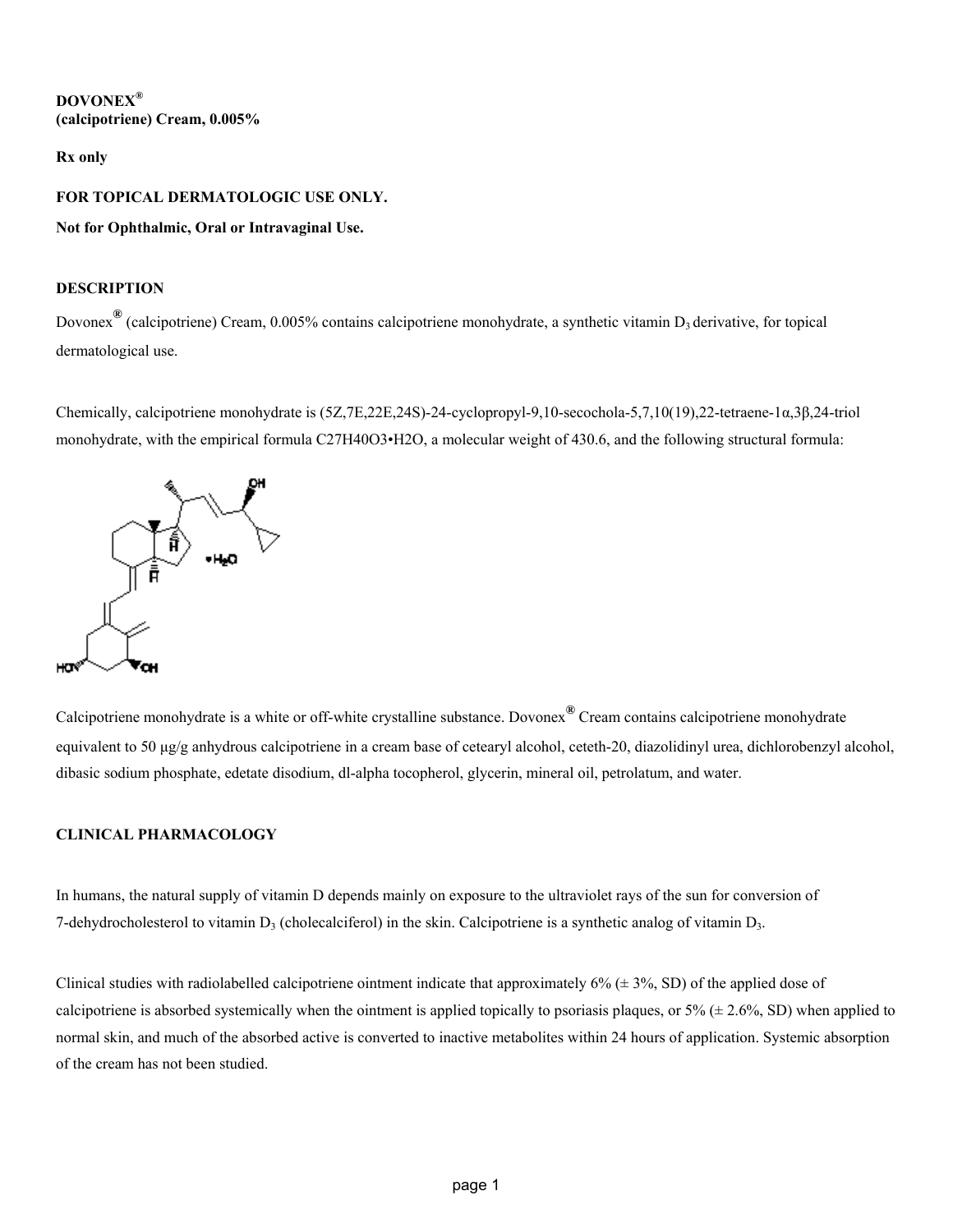Vitamin D and its metabolites are transported in the blood, bound to specific plasma proteins. The active form of the vitamin, 1,25 dihydroxy vitamin  $D_3$  (calcitriol), is known to be recycled via the liver and excreted in the bile. Calcipotriene metabolism following systemic uptake is rapid, and occurs via a similar pathway to the natural hormone.

## **CLINICAL STUDIES**

Adequate and well-controlled trials of patients treated with Dovonex**®** Cream have demonstrated improvement usually beginning after 2 weeks of therapy. This improvement continued with approximately 50% of patients showing at least marked improvement in the signs and symptoms of psoriasis after 8 weeks of therapy, but only approximately 4% showed complete clearing.

## **INDICATIONS AND USAGE**

Dovonex**®** (calcipotriene) Cream, 0.005%, is indicated for the treatment of plaque psoriasis. The safety and effectiveness of topical calcipotriene in dermatoses other than psoriasis have not been established.

# **CONTRAINDICATIONS**

Dovonex**®** Cream is contraindicated in those patients with a history of hypersensitivity to any of the components of the preparation. It should not be used by patients with demonstrated hypercalcemia or evidence of vitamin D toxicity. Dovonex**®** Cream should not be used on the face.

#### **WARNINGS**

Contact dermatitis, including allergic contact dermatitis, has been observed with the use of Dovonex**®**Cream.

#### **PRECAUTIONS**

#### **General**

Use of Dovonex**®** Cream may cause transient irritation of both lesions and surrounding uninvolved skin. If irritation develops, Dovonex**®** Cream should be discontinued.

For external use only. Keep out of the reach of children. Always wash hands thoroughly after use.

Reversible elevation of serum calcium has occurred with use of topical calcipotriene. If elevation in serum calcium outside the normal range should occur, discontinue treatment until normal calcium levels are restored.

#### **Information for Patients**

Patients using Dovonex**®** Cream should receive the following information and instructions:

- 1. This medication is to be used only as directed by the physician. It is for external use only. Avoid contact with the face or eyes. As with any topical medication, patients should wash their hands after application.
- 2. This medication should not be used for any disorder other than that for which it was prescribed.
- 3. Patients should report to their physician any signs of adverse reactions.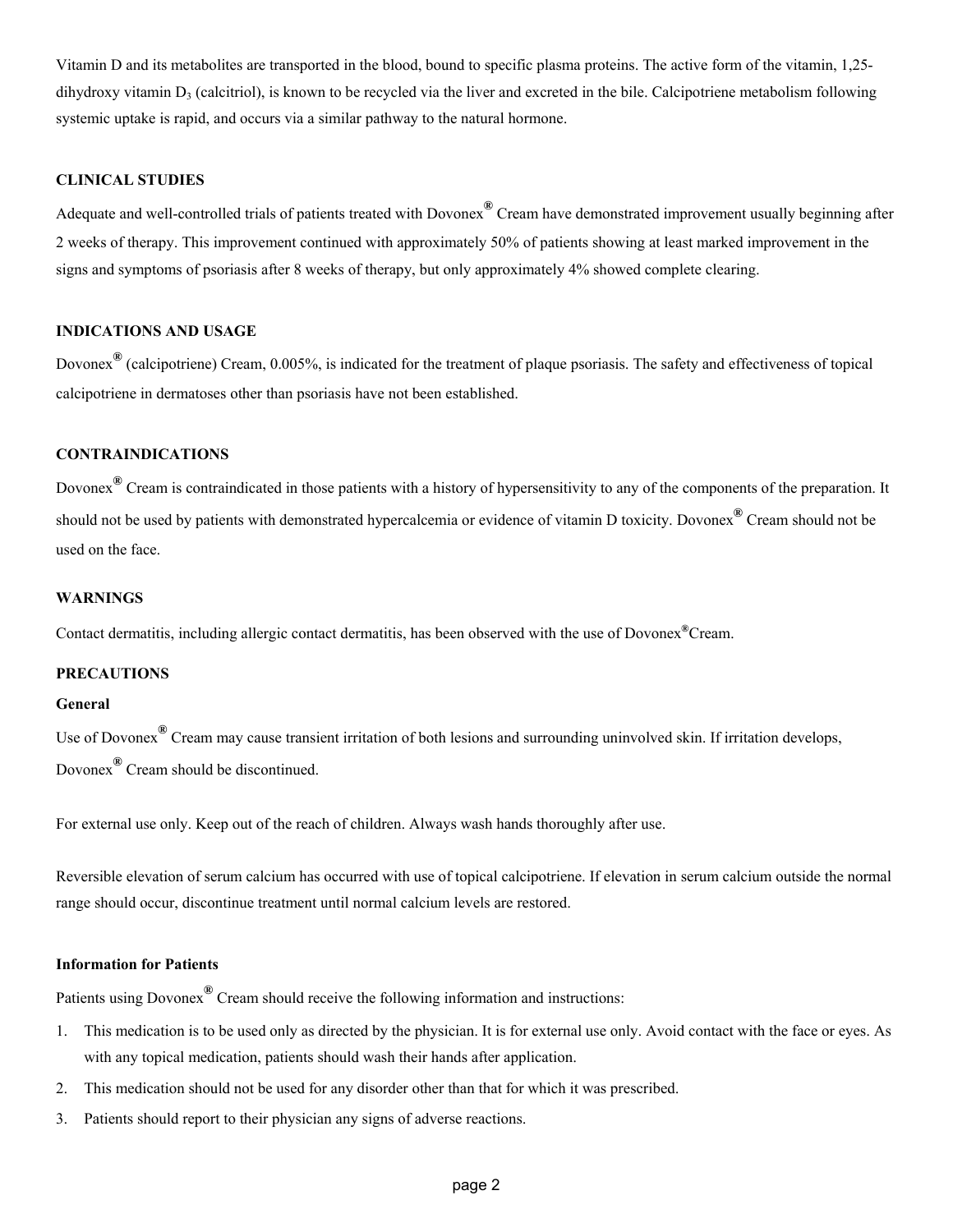4. Patients that apply Dovonex**®** Cream to exposed portions of the body should avoid excessive exposure to either natural or artificial sunlight (including tanning booths, sun lamps, etc.).

#### **Carcinogenesis, Mutagenesis, Impairment of Fertility**

When calcipotriene was applied topically to mice for up to 24 months at dosages of 3, 10 and 30 µg/kg/day (corresponding to 9, 30) and 90  $\mu$ g/m<sup>2</sup>/day), no significant changes in tumor incidence were observed when compared to control. In a study in which albino hairless mice were exposed to both UVR and topically applied calcipotriene, a reduction in the time required for UVR to induce the formation of skin tumors was observed (statistically significant in males only), suggesting that calcipotriene may enhance the effect of UVR to induce skin tumors. Patients that apply Dovonex**®**Cream to exposed portions of the body should avoid excessive exposure to either natural or artificial sunlight (including tanning booths, sun lamps, etc.). Physicians may wish to limit or avoid use of phototherapy in patients that use Dovonex**®** Cream.

Calcipotriene did not elicit any mutagenic effects in an Ames mutagenicity assay, a mouse lymphoma TK locus assay, a human lymphocyte chromosome aberration assay, or in a micronucleus assay conducted in mice.

Studies in rats at doses up to 54  $\mu$ g/kg/day (324  $\mu$ g/m<sup>2</sup>/day) of calcipotriene indicated no impairment of fertility or general reproductive performance.

### **Pregnancy**

#### *Teratogenic Effects*

Studies of teratogenicity were done by the oral route where bioavailability is expected to be approximately 40-60% of the administered dose. Increased rabbit maternal and fetal toxicity was noted at 12  $\mu$ g/kg/day (132  $\mu$ g/m<sup>2</sup>/day). Rabbits administered 36 μg/kg/day (396 μg/m<sup>2</sup>/day) resulted in fetuses with a significant increase in the incidences of pubic bones, forelimb phalanges, and incomplete bone ossification. In a rat study, oral doses of 54  $\mu$ g/kg/day (318  $\mu$ g/m<sup>2</sup>/day) resulted in a significantly higher incidence of skeletal abnormalities consisting primarily of enlarged fontanelles and extra ribs. The enlarged fontanelles are most likely due to calcipotriene's effect upon calcium metabolism. The maternal and fetal calculated no-effect exposures in the rat  $(43.2 \text{ µg/m}^2/\text{day})$ and rabbit (17.6  $\mu$ g/m<sup>2</sup>/day) studies are approximately equal to the expected human systemic exposure level (18.5  $\mu$ g/m<sup>2</sup>/day) from dermal application. There are no adequate and well-controlled studies in pregnant women. Therefore, Dovonex<sup>®</sup> Cream should be used during pregnancy only if the potential benefit justifies the potential risk to the fetus.

#### **Nursing Mothers**

There is evidence that maternal 1,25-dihydroxy vitamin D3 (calcitriol) may enter the fetal circulation, but it is not known whether it is excreted in human milk. The systemic disposition of calcipotriene is expected to be similar to that of the naturally occurring vitamin. Because many drugs are excreted in human milk, caution should be exercised when Dovonex**®** Cream is administered to a nursing woman.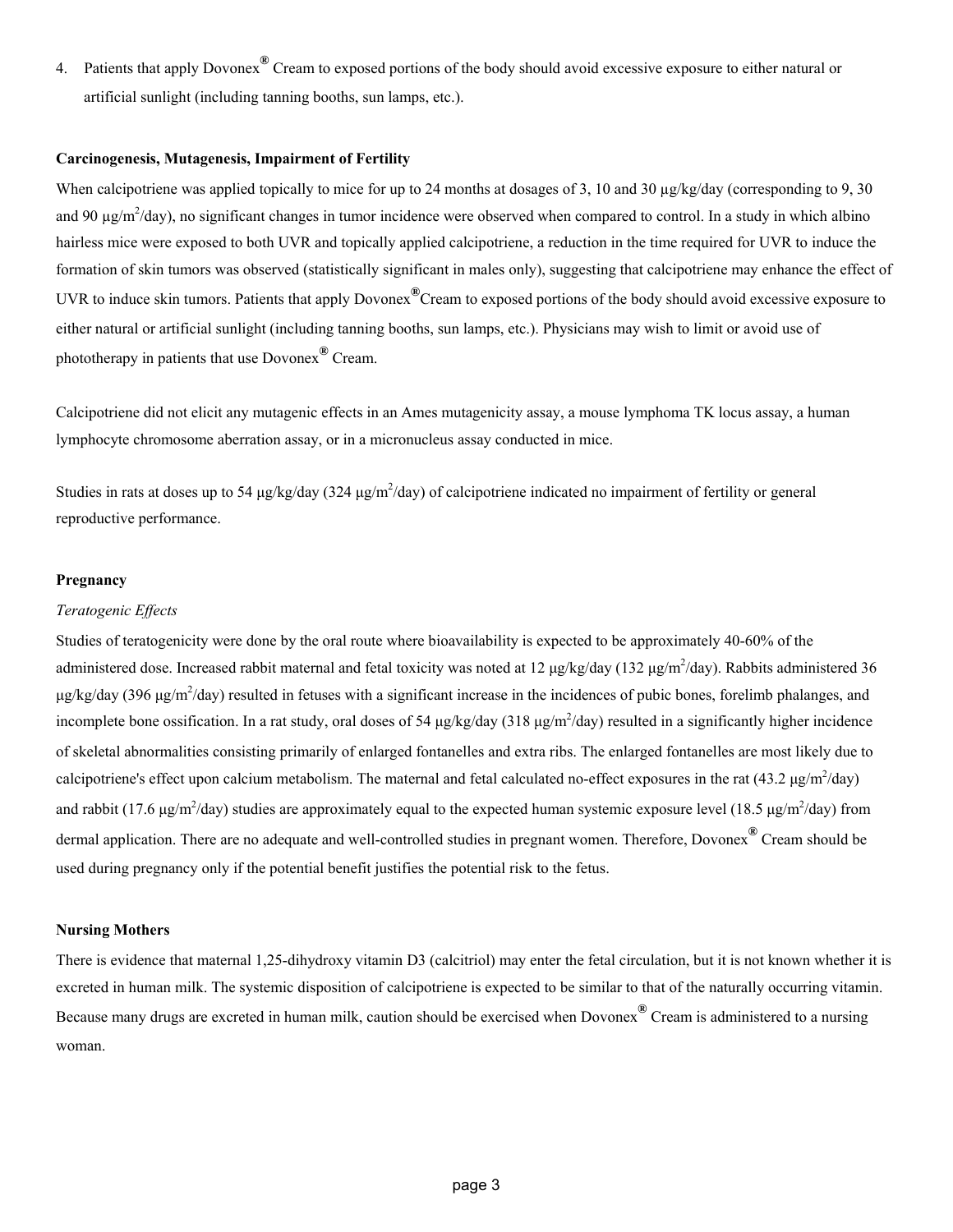### **Pediatric Use**

Safety and effectiveness of Dovonex**®** Cream in pediatric patients have not been established. Because of a higher ratio of skin surface area to body mass, pediatric patients are at greater risk than adults of systemic adverse effects when they are treated with topical medication.

#### **Geriatric Use**

Of the total number of patients in clinical studies of calcipotriene cream, approximately 15% were 65 or older, while approximately 3% were 75 and over. There were no significant differences in adverse events for subjects over 65 years compared to those under 65 years of age. However, the greater sensitivity of older individuals cannot be ruled out.

#### **ADVERSE REACTIONS**

#### **Clinical Trials Experience**

In controlled clinical trials, the most frequent adverse experiences reported for Dovonex**®** (calcipotriene) Cream, 0.005% were cases of skin irritation, which occurred in approximately 10-15% of patients. Rash, pruritus, dermatitis and worsening of psoriasis were reported in 1 to 10% of patients.

### **Postmarketing Experience**

Because these reactions are reported voluntarily from a population of uncertain size, it is not always possible to reliably estimate their frequency or establish a causal relationship to drug exposure.

The following adverse reactions associated with the use of Dovonex**®** Cream have been identified post-approval: contact dermatitis including allergic contact dermatitis.

#### **OVERDOSAGE**

Topically applied calcipotriene can be absorbed in sufficient amounts to produce systemic effects. Elevated serum calcium has been observed with excessive use of topical calcipotriene. If elevation in serum calcium should occur, discontinue treatment until normal calcium levels are restored. (See **PRECAUTIONS.**)

### **DOSAGE AND ADMINISTRATION**

Apply a thin layer of Dovonex**®** Cream to the affected skin twice daily and rub in gently and completely. The safety and efficacy of Dovonex**®** Cream have been demonstrated in patients treated for eight weeks.

## **HOW SUPPLIED**

Dovonex**®** (calcipotriene) Cream, 0.005% is available in:

- 60 gram aluminum tubes (NDC 50222-260-06)
- 120 gram aluminum tubes (NDC 50222-260-12)